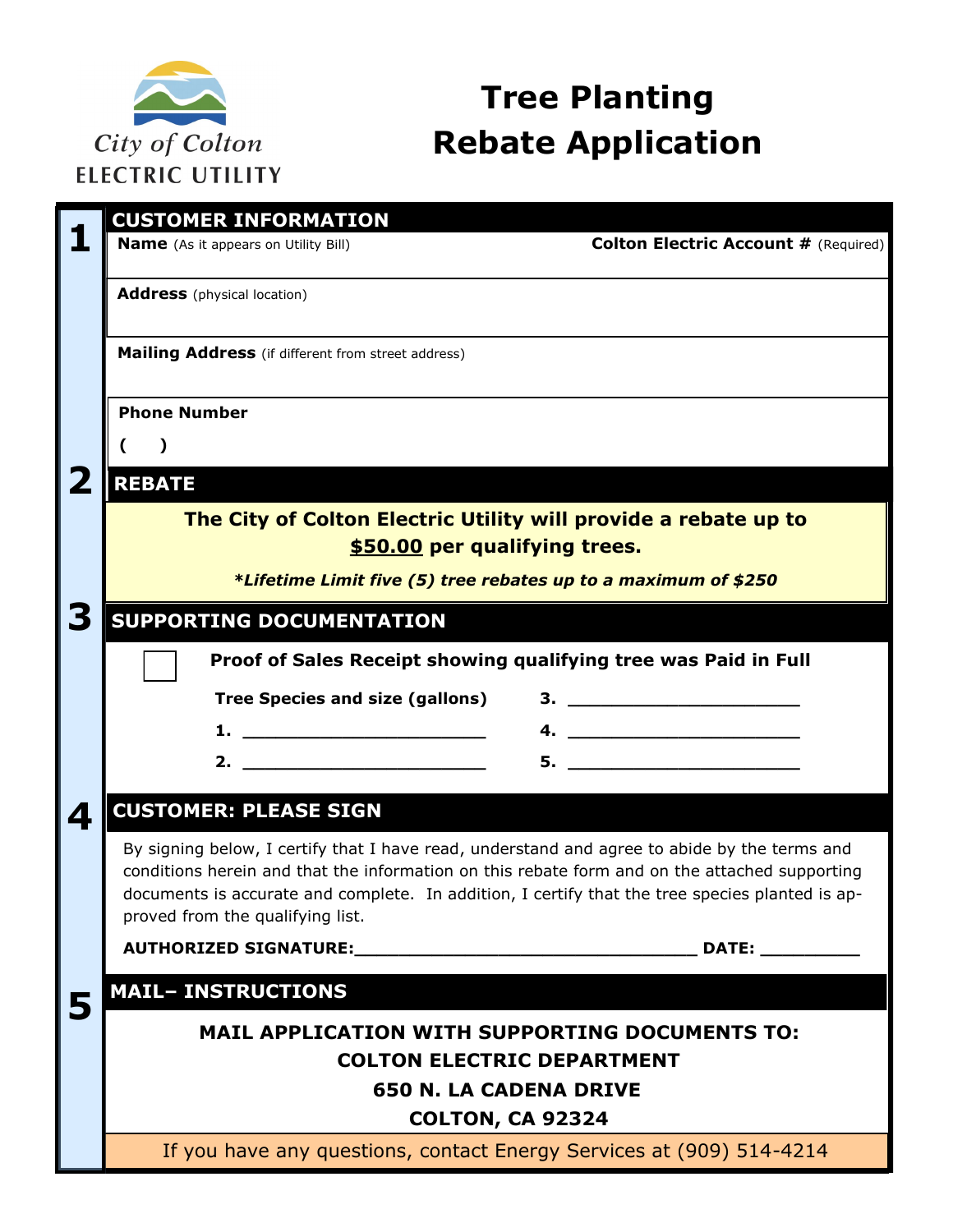## **REBATE Qualifications**

- **Customer MUST have an active residential account**
- **Purchase an eligible and approved tree (s) from species list**
- **Tree(s) must be at least a size #5 container (5 gallons) or larger and from approved species list**
- **Plant tree(s) within 10-30 ft. of residential building on the west, south, and east side only. Trees planted on the north do not qualify**
- **Lifetime limit of five (5) tree rebates for a maximum of \$250 per physical address. Customers who previously received less than the 5 rebate total are eligible for rebates to bring the total to 5.**

### **Approved Tree Species**

**See Tree Catalog for full description**

- **Crape Myrtle**
- **Eastern Redbud**
- **Flowering Evergreen**
- **Chinese Flame Tree**
- **Sawleaf Zelkova**
- **Jacaranda**
- **Silk Tree**
- **Chinese Elm**
- **Trumpet Tree**
- **Southern Magnolia**

## **Tree Location & Planting Sketch**

**Please provide an accurate sketch of the proposed planting site. Please indicate the location of your trees using the number that corresponds with the species listed above. Write "FRONT" to indicate the front of your house/ building.**